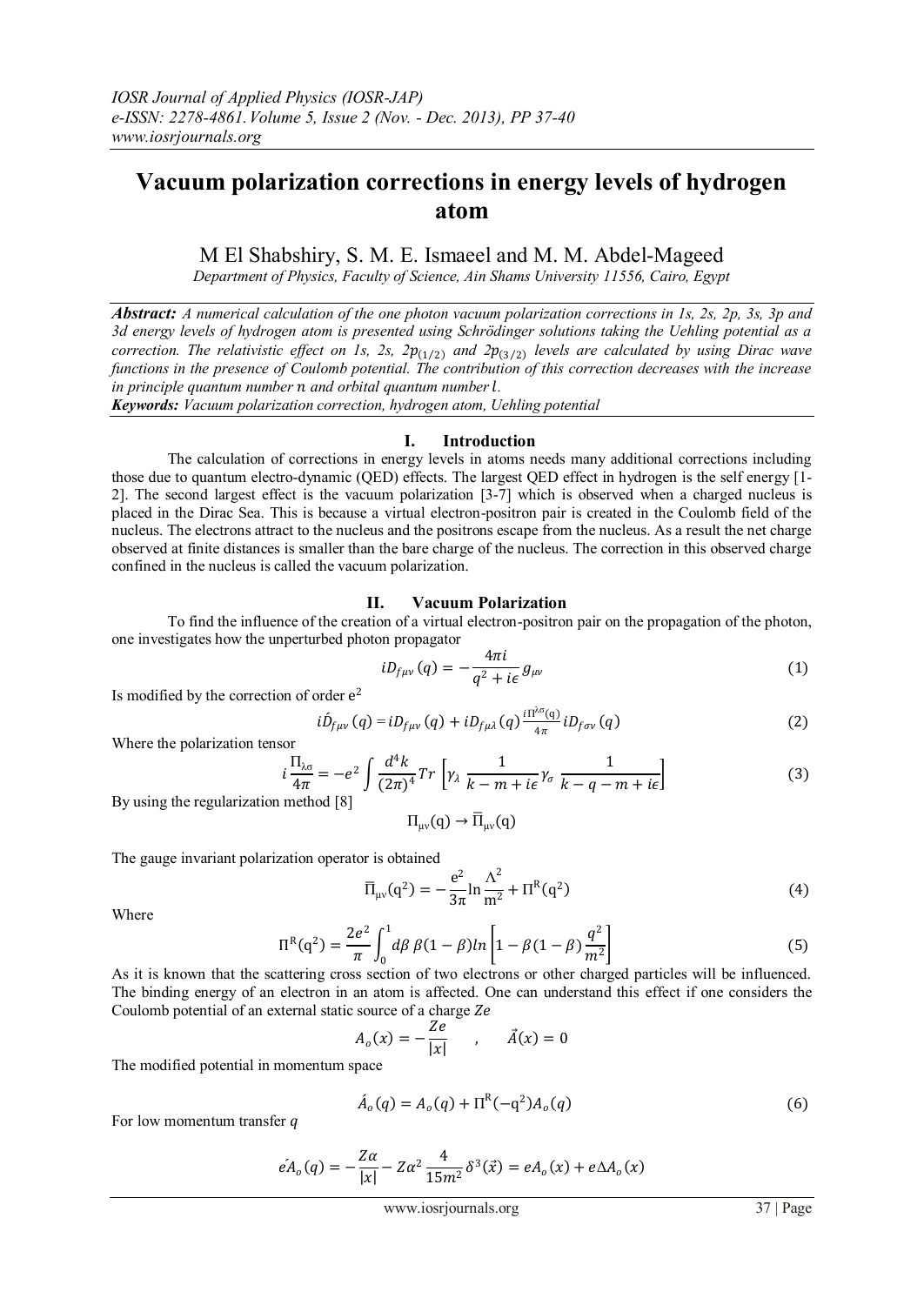$$
e\Delta A_o(q) = -Z\alpha^2 \frac{4}{15m^2} \delta^3(\vec{x})
$$
\n(7)

The energy shift due to vacuum polarization in the first order perturbation theory is given by

$$
\Delta E_{nl}^{VP} = \langle \psi_{nl}(r) | e \Delta A_o | \psi_{nl}(r) \rangle \tag{8}
$$

From equation 7

$$
\Delta E_{nl}^{VP} = \frac{4m}{14 \pi n^3} \alpha (Z\alpha)^4 \delta_{l0}
$$
 (9)

In this paper we calculated this correction using  $\psi_{1s}$ ,  $\psi_{2s}$ ,  $\psi_{2p}$ ,  $\psi_{3s}$  and  $\psi_{3d}$  Schrodinger solutions of the hydrogen atom and the Uehling potential

$$
e\Delta A_o \quad (r) = -\frac{Z\alpha^2}{3\pi r} \int_1^\infty d\eta \, \frac{(2\eta^2 + 1)}{\eta^4} \sqrt{(\eta^2 - 1)} \, e^{-2m\eta r} \tag{10}
$$

One may take the external electric field of the nucleus in the form of spherically symmetric potential [9]

$$
V(r) = \begin{cases} -\frac{Ze^2}{|r|} & \text{for } r > R\\ -\frac{Ze^2}{2R} \left(3 - \frac{r^2}{R^2}\right) & \text{for } r < R \end{cases}
$$
(11)

Where the nucleus radius R is given as

$$
R=1.2A^{1/3}
$$

Where A is the mass number of the nucleus. To calculate the relativistic effect the energy shift has the form

$$
\Delta E_{nl}^{VP} = \int d^3r |\phi_{nl}(r)|^2 e\Delta A_o(r)
$$
\n(12)

Where  $\phi_{nl}(r)$  is the Dirac wave function for hydrogen in the presence of Coulomb field [1]. This can be written as

$$
\Delta E_{nl}^{VP} = -\frac{Z\alpha^2}{2\pi} \int_1^\infty d\eta \, \frac{(2\eta^2 + 1)}{\eta^4} \sqrt{(\eta^2 - 1)} \, L_n(2\eta) \tag{13}
$$

Where,

$$
L_n(u) = \int dx \, |\phi_n(x)|^2 \frac{e^{-ux}}{x} = \int_0^\infty dx \, x \, [f_1^2(x) + f_1^2(x)] \, e^{-ux}
$$

Where  $f_1$  and  $f_2$  are the radial wave functions as defined in [1].

#### **III. Results and discussion**

Figure 1 shows the spherically symmetric potential of the nucleus described by equation (11). Figure 2 shows the Uehling potential, equation (14), by introducing the spherically symmetric Coulomb potential which is shown in figure 1.

$$
e\Delta A_{o} = \begin{cases} -\frac{Z\alpha^{2}}{6\pi R} \left(3 - \frac{r^{2}}{R^{2}}\right) \int_{1}^{\infty} d\eta \frac{(2\eta^{2} + 1)}{\eta^{4}} \sqrt{(\eta^{2} - 1)} e^{-2m\eta r} & \text{for } r \leq R\\ -\frac{Z\alpha^{2}}{3\pi r} \int_{1}^{\infty} d\eta \frac{(2\eta^{2} + 1)}{\eta^{4}} \sqrt{(\eta^{2} - 1)} e^{-2m\eta r} & \text{for } r > R \end{cases}
$$
(14)

In this calculations we take  $m = \hbar = c = 1$  and R = 0.85 Fm for the proton radius. From equation (8),  $\Delta E_{nl}^{VP}$  is proportional to  $|\psi_{nl}(r)|^2$  and since the Uelhing potential in figure 2 contributes large around the center of the nucleus, one expects that the states which have large density distribution near the center of the nucleus give large values for  $\Delta E_{nl}^{VP}$ .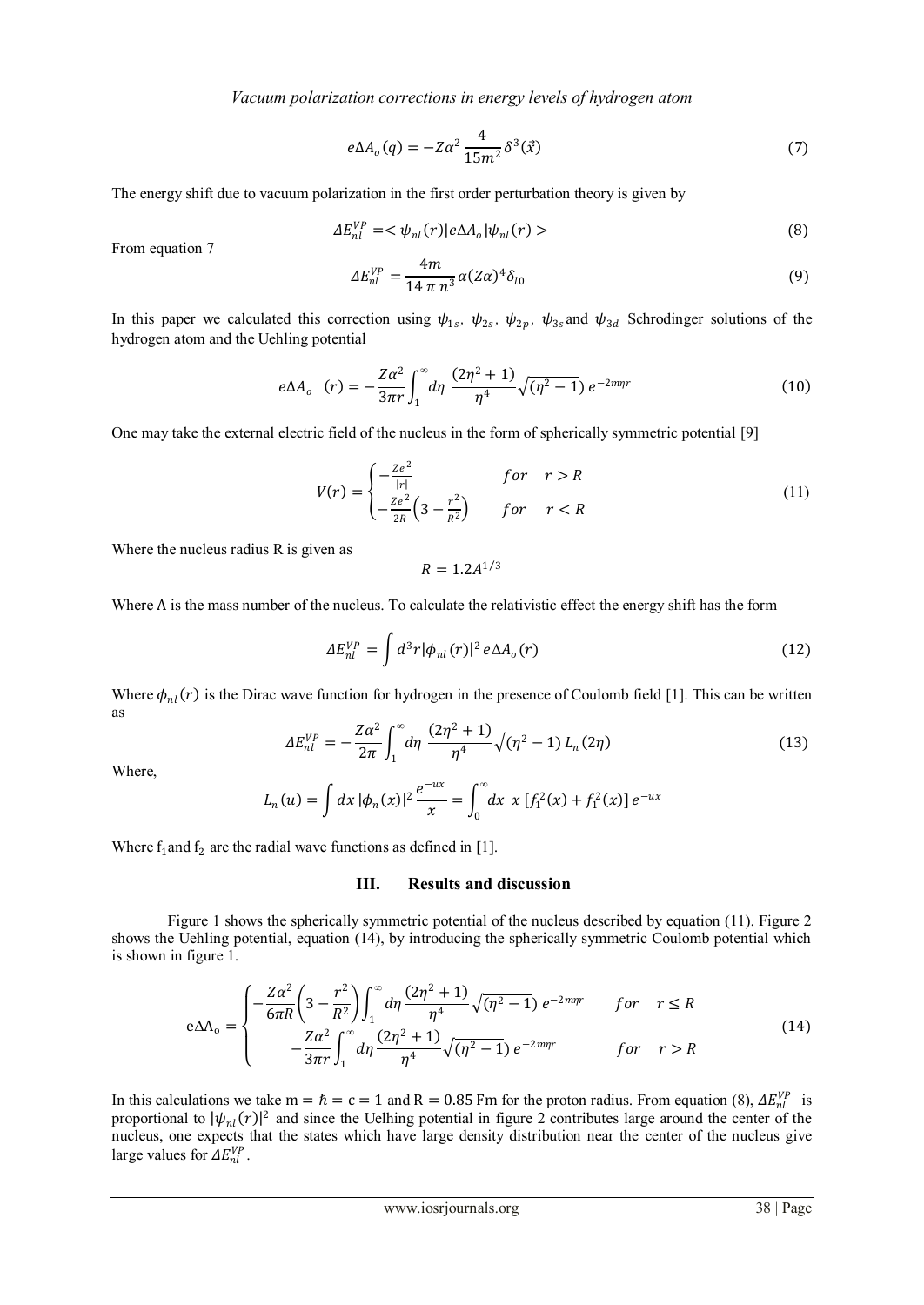

Figure 1. The Spherical symmetric potential of the nucleus as a function of r, equation (11).



Figure 2 The Uehling potential as a function of r, equation (14).

From figures 3 and 4 the density distribution of the states decreases with the increase in the principle quantum number n at the center of the nucleus, this indicates that  $\Delta E_{nl}^{VP}$  decrease with the increase in n as shown in table 1. From figure 4 the density distribution is very small at the center of the nucleus and we find

$$
\left( \varDelta E_{nl}^{VP} \right)_{2p} > \left( \varDelta E_{nl}^{VP} \right)_{3p} > \left( \varDelta E_{nl}^{VP} \right)_{3d}
$$

in case of symmetric Coulomb potential as shown in table 2. Table 3 shows the relativistic values of  $\Delta E_{nl}^{VP}$ calculated from equation (12). From this table it is clear that

$$
(\varDelta E_{nl}^{VP})_{1s} > (\varDelta E_{nl}^{VP})_{2s} > (\varDelta E_{nl}^{VP})_{2p_{1/2}} > (\varDelta E_{nl}^{VP})_{2p_{3/2}}
$$

From these results it is clear that the vacuum polarization appears largely at the center of the nucleus.